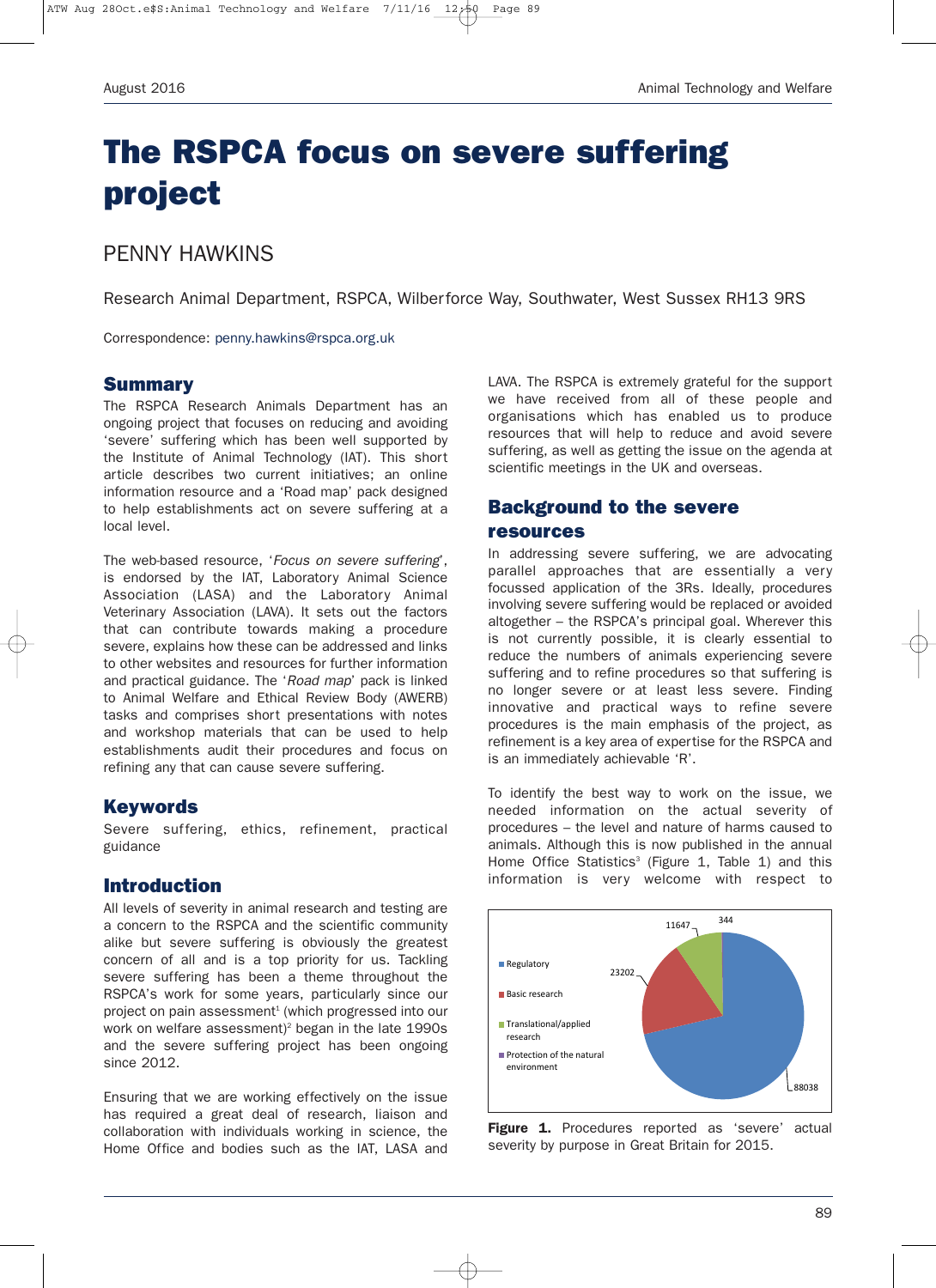transparency about animal use, it is at quite a basic level and more detail is necessary on the types of 'models', tests and procedures that have the potential to cause severe suffering.

| 144,957 |
|---------|
| 4.389   |
| 3,952   |
| 2,918   |
| 2,869   |
| 2,060   |
| 1,928   |
| 1,804   |
| 1,230   |
| 920     |
|         |

Table 1. Top ten purposes of severe experimental procedures involving mice in Great Britain, 2015.

Source: Home Office Statistics, Table 3.2.<sup>3</sup> Mice are currently the most likely species to experience severe suffering; a total of 101,494 experimental procedures on mice were reported as 'severe' actual severity for 2015.

Thanks to the high level of constructive liaison that we have with the scientific community and the regulator and a great deal of literature searching, we have been able to produce a list of procedures that are especially likely to cause severe suffering, which has enabled us to identify procedures and models that require more specific guidance and to formulate a more generic approach to addressing the issue.

## **Two work streams**

The RSPCA's work to produce guidance on refining specific procedures or 'models' that may cause severe suffering involves setting up Expert Working Groups to consider the necessity and justification for animal use, identify potential harms throughout the animals' lives and recommend ways of alleviating these based on the scientific literature and current good practice. Group members include animal technologists, vets, scientists from industry and academia and a Home Office Inspector.

These Expert Working Groups are a natural follow-on from the BVAAWF/FRAME/RSPCA/UFAW\* Joint Working Group on Refinement (JWGR), which had a similar approach and membership and produced its first report on blood sampling back in 1993. Throughout the 23 years of the JWGR and more recently with the Expert Working Groups, animal technologists and the IAT have provided strong support, input and advice, helping us to provide practical guidance that has had real impact.

So far, we have produced four reports on refining procedures involving the Experimental Autoimmune Encephalomyelitis  $(EAE)$  mouse model,<sup>4</sup> seizures,  $convulsions$  and epilepsy, $5$  sepsis $6$  and rheumatoid arthritis.7 A fifth Expert Working Group is currently working on spinal cord injury. Although the RSPCA and other bodies such as LASA and the NC3Rs are also addressing these specific procedures, this is a long term collective project so the RSPCA has created more generic guidance in the form of our '*Focus on severe suffering*' web pages.

## **The web pages**

The web-based resource, 'Focus on Severe Suffering' (rspca.org.uk/severesuffering) was developed with and is endorsed by the IAT, LASA and LAVA (Figure 2). The aim is to help relevant staff and committees or groups within establishments to address severe suffering locally. It became obvious to us at an early stage that different audiences required different information, so we defined three target groups; animal technologists and Named Veterinary Surgeons (NVSs), researchers and Animal Welfare and Ethical Review Body (AWERB) members. Each of these has a separate 'pathway' to follow within the web pages which includes the most



**Figure 2.** The RSPCA Focus on severe suffering web pages.

–––––––––––––––––––––––––––––––––––––––––––––––––––––

<sup>\*</sup> British Veterinary Association Animal Welfare Foundation, Fund for the Replacement of Animals in Medical Experiments, Universities Federation for Animal Welfare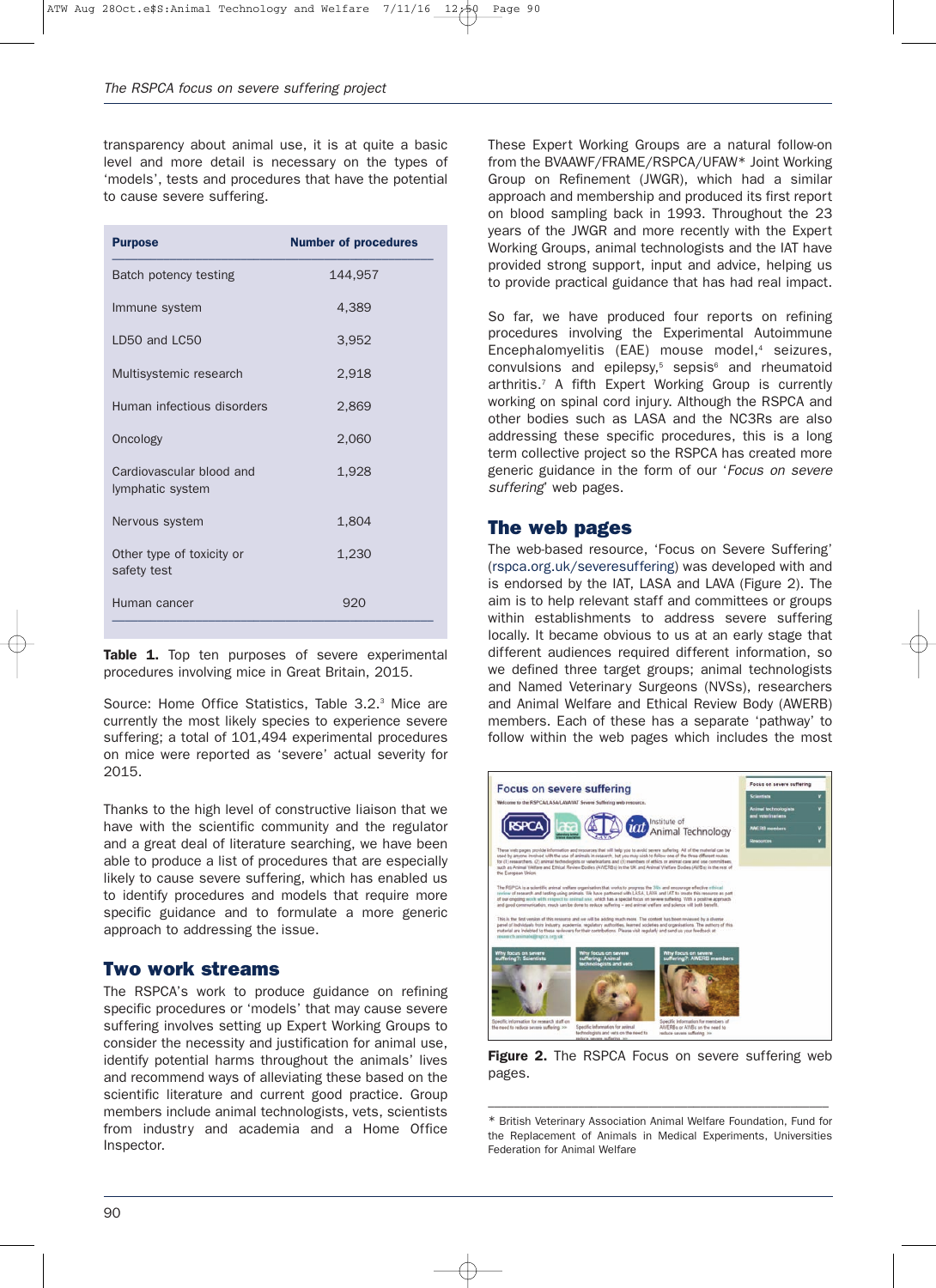appropriate materials to help them fulfil their roles in tackling severe suffering, although any visitor can access each of the pathways.

For each one, the page begins by considering what makes a procedure 'severe', breaking this down into three main causes:

- some procedures or 'models' are more likely to be severe
- a combination of factors can increase the level of suffering to severe; i.e. the cumulative severity effect or mortality may involve severe suffering

We have set out the factors that can contribute towards making a procedure severe, explaining how these can be addressed and linking to other websites and resources for further information and practical guidance. Further content focuses strongly on welfare assessment, applying refinements and humane endpoints, as these are all fundamental to avoiding and reducing severe suffering. Each of these key areas is addressed from a different angle for animal technologists/NVSs, scientists and AWERB members.

For example, information relating to refinement is presented from a different aspect within each of the three pathways. The route for animal technologists and NVSs focuses on useful information sources, the importance of evaluating refinement to ensure that it is improving welfare and the value of the AWERB as a forum for identifying and discussing refinements and their evaluation throughout the project and at mid- or end-term reviews. For scientists, the pages begin with a definition of refinement and explain the legal requirement to implement this, before setting out the sources of information. It also acknowledges the importance of ensuring that refinement is compatible with the science and highlights how useful advice can be from both the Named Information Officer (NIO) and the AWERB when seeking to avoid or reduce severe suffering. The refinement pages for AWERB members also begin with a definition, moving on to list which of the AWERB's tasks are relevant to addressing severe suffering and include the essential role of the NIO.

The pathways for welfare assessment and humane endpoints take a similar approach, in which we have aimed to present both information and approaches in such a way that they will be meaningful and relevant to the different target audiences.

#### **The road map**

One of the resources that can be downloaded from the web pages is a *Road map resource pack*, which is intended for use by internal bodies such as the AWERB, a 3Rs Group or other animal care and use or ethics committees, although it has also proved useful as a training aid and for use by individual scientists.

The 'Road map' is a series of practical steps that will enable establishments to identify ways to reduce, avoid and ultimately end severe suffering, which we developed following consultation with a number of research establishments. This approach is strongly linked to relevant AWERB tasks and uses current guidance from both the Home Office and the European Commission. We have taken this approach because we wanted to help ensure that current guidelines and requirements were effectively implemented and applied, without adding additional tasks.

A key principle of the Road map is an 'audit' of procedures to establish how well current refinement practices are working and to identify any areas where further refinement can be applied. In order for this to be achieved it is essential that researchers work with their animal technologists and named persons developing a team approach to the alleviation of suffering. For further information, please see the 'resources' box within the severe suffering web pages (rspca.org.uk/severesuffering).

#### **Conclusion**

We hope that you find the severe suffering resources useful and we would also like to encourage you to bring the resources to the attention of your establishments, for example by making the AWERB or named persons aware of them. Although they address severe suffering, much of the content will help with refinement in general.

The RSPCA regards the *Focus on severe suffering* pages and the *Road map* resource very much as works in progress, which will need regular updates to ensure that they are user-friendly, current and feasible. We plan to update the pages quarterly and would especially welcome any feedback that you may have, to help us develop and improve them – please email research.animals@rspca.org.uk

## **Acknowledgements**

Thanks to the IAT, LASA, LAVA, Home Office and the scientific community for their support for this project and to the IAT for the opportunity to speak at Congress 2016.

#### **References**

- Hawkins, P. (2002). Recognising and assessing pain, suffering and distress in laboratory animals: a survey of current practice in the UK with recommendations. *Laboratory Animals*, 36(4), 378-95.
- <sup>2</sup> **Hawkins, P., Morton, D.B., Burman, O.** *et al.* (2011). A guide to defining and implementing protocols for the welfare assessment of laboratory animals: eleventh report of the BVAAWF/FRAME/RSPCA/UFAW Joint Working Group on Refinement. *Laboratory Animals*, 45, 1-13.
- <sup>3</sup> **Home Office.** (2016). *Annual Statistics of Scientific*